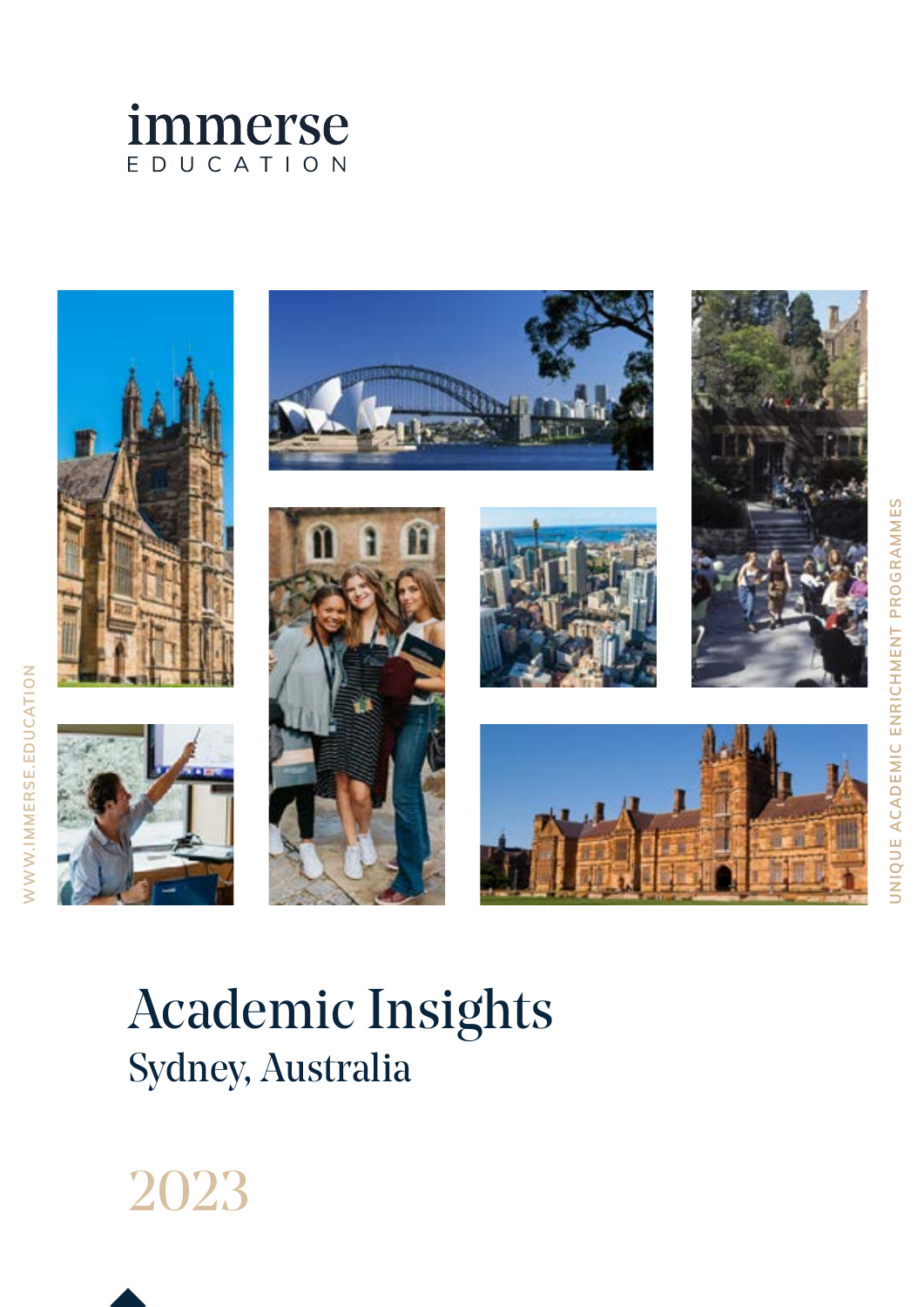2

## What is Academic Insights?

**Our Summer School in Sydney is a unique opportunity for you to live and study in the highest ranked university in Australia for graduate employability.** 

Our 'flagship' summer programme, Academic Insights provides ambitious highschool students from around the world with an unrivalled experience studying undergraduate-level subjects at University of Sydney.

- ✔ Our 'flagship' programme also taught in Oxford and Cambridge
- ✔ University of Sydney college accommodation
- $\blacktriangleright$  35 hours of tuition over 10 days
- $\blacktriangleright$  Maximum class size of 10
- $\blacktriangleright$  1:1 tutorials with expert Oxbridge tutors
- $\blacktriangleright$  Interactive workshops
- ✔ Social and cultural programme to explore Sydney
- ◆ Individual end-of-course feedback

In enrolling in this programme, you'll benefit from expert teaching, blended with admissions sessions and essential skill development. Each subject follows a specifically-designed summer school syllabus combining theoretical knowledge with practical application.

> The individual attention was something that I was incredibly pleased with. **— SARAH, 2021 PARTICIPANT**

 $\mathbb{R}^n$  is  $\mathbb{R}^n$  in the set of  $\mathbb{R}^n$ 

#### **KEY FACTS:**

#### $\blacktriangleright$  Ages 13-18

#### **PROGRAMME DATES:**

 $\triangleleft$  4 January - 14 January 2023



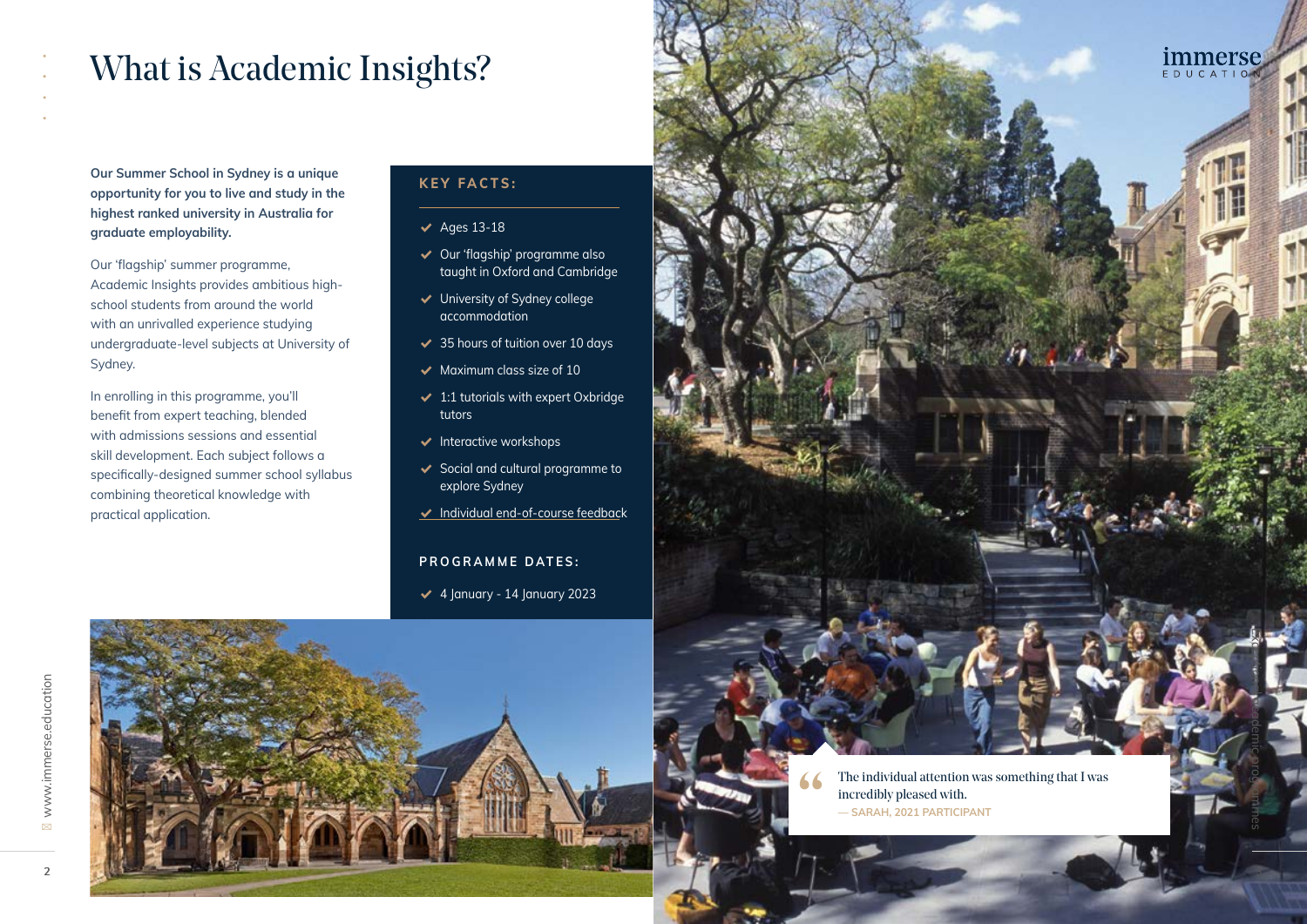### Creative Writing

For centuries, Australia has produced some of the world's most renowned professional writers, from Richard Flanagan and Patrick White to Jill Ker Conway.

The summer programme supports the development of a creative writing practice across a range of literary forms, with a focus on the importance of fiction and non-fiction in our changing world.

### Business Management

Participants gain a fascinating insight into a broad array of business management and finance topics in our University of Sydney summer school. Sydney is home to some of the world's most exciting start-ups and entrepreneurs, explore the challenges they have overcome with incredible guest speakers and industry excursions across the city.

Topics include organisational behaviour and the management of organisations, as well as finance, strategy, marketing, and leadership.

**Our world-leading university of Oxford and Cambridge tutors will support students in forming a strong foundational knowledge, understanding and skillset within their field of interest. Students will uncover their academic potential, choosing from the below subjects:**

### Engineering

This exciting field is one of the most popular subjects at University of Sydney. Students will be introduced to the engineering topics that form the foundation of an engineering degree. developing new skills as you work through a carefully constructed syllabus.

You'll develop both theoretical and practical understanding through an exciting syllabus that takes into consideration the role of innovation and technology in the engineering of the future.

### Medicine

Explore the world of epigenetics, and consider the rapid advances being made in modern medical technology in Australia and around the world.

Our summer school participants will gain an introduction to a range of aspects of Medicine, from anatomy to biology and medicial technologies and medicines changing the world.

# Available Subjects in Sydney



EDUCATIO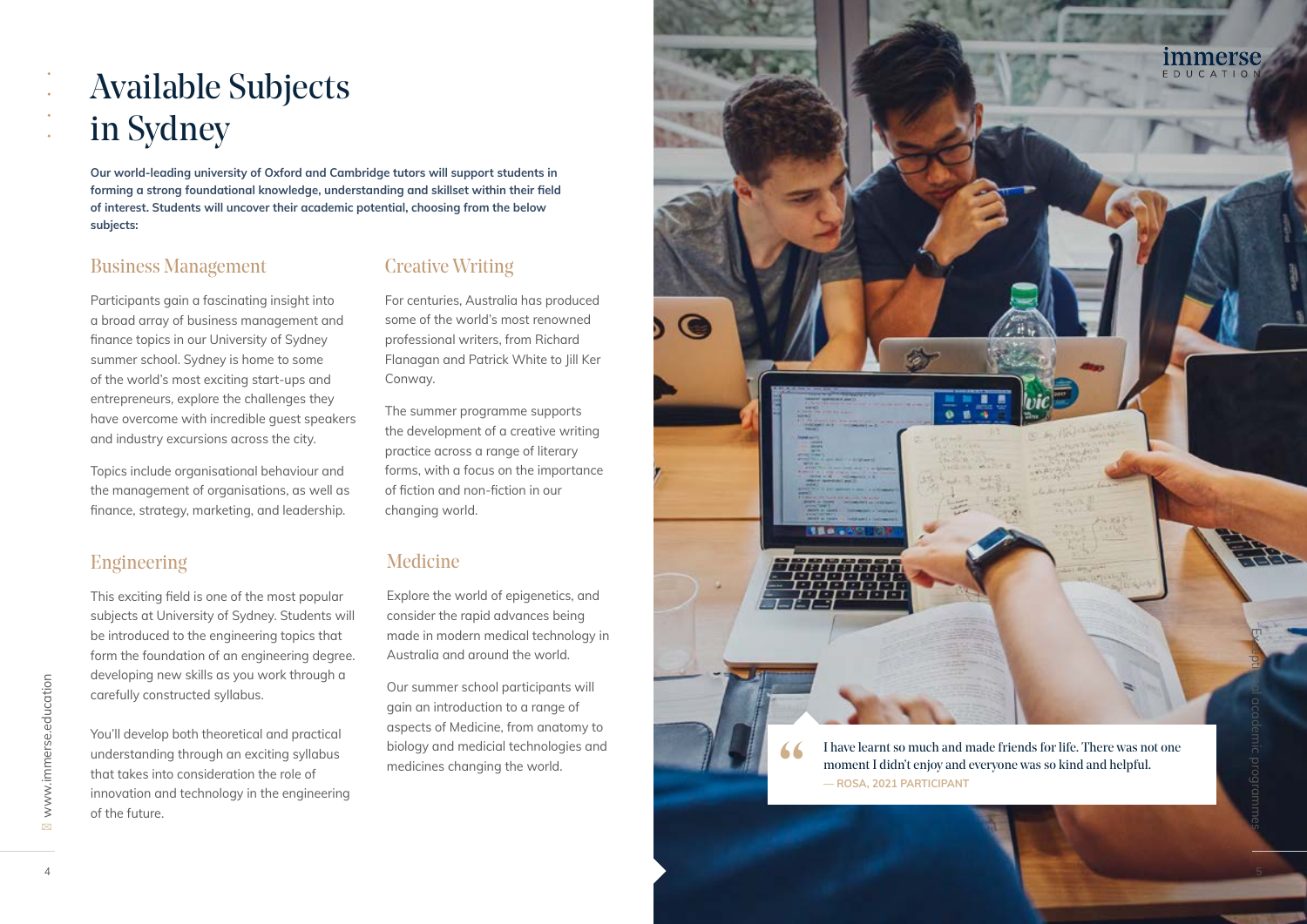### Academic Insights in Sydney Residential Programme

|       | Wednesday                       | <b>Thursday</b>                  | Friday                                      | Saturday                         | Sunday                             | Monday              |
|-------|---------------------------------|----------------------------------|---------------------------------------------|----------------------------------|------------------------------------|---------------------|
| 08:00 |                                 |                                  |                                             |                                  |                                    |                     |
| 08:30 |                                 |                                  |                                             | <b>Breakfast</b>                 |                                    |                     |
| 09:00 |                                 |                                  |                                             |                                  |                                    |                     |
| 09:30 |                                 |                                  |                                             | Morning                          |                                    |                     |
| 10:00 |                                 | Morning<br>Academic              | Morning<br>Academic                         | Academic                         |                                    | Morning<br>Academic |
| 10:30 |                                 | Session                          | Session                                     | Session                          |                                    | Session             |
| 11:00 |                                 |                                  |                                             |                                  |                                    |                     |
| 11:30 |                                 |                                  |                                             |                                  |                                    |                     |
| 12:00 |                                 |                                  | Full Day                                    | <b>Lunch Break</b>               |                                    |                     |
| 12:30 |                                 | & Tours of Colleges              |                                             |                                  |                                    |                     |
| 13:00 |                                 |                                  |                                             |                                  | Excursion<br>Sydney<br>Opera House |                     |
| 13:30 | <b>Arrivals</b>                 | Afternoon<br>Academic<br>Session | Half Day<br>Excursion<br><b>Bondi Beach</b> | Afternoon<br>Academic<br>Session |                                    | Afternoon           |
| 14:00 |                                 |                                  |                                             |                                  |                                    |                     |
| 14:30 |                                 |                                  |                                             |                                  |                                    | Academic            |
| 15:00 |                                 |                                  |                                             |                                  |                                    | Session             |
| 15:30 |                                 |                                  |                                             |                                  |                                    |                     |
| 16:00 |                                 | City Tour                        | Drum<br>Workshop                            | Cricket                          |                                    |                     |
| 16:30 |                                 |                                  |                                             |                                  |                                    | Scavenger<br>Hunt   |
| 17:00 |                                 |                                  |                                             |                                  |                                    |                     |
| 17:30 |                                 |                                  |                                             |                                  |                                    |                     |
| 18:00 | Dinner in College               |                                  |                                             |                                  | Dinner in College                  |                     |
| 18:30 |                                 |                                  |                                             |                                  |                                    |                     |
| 19:00 |                                 | Movie Night                      | Sydney<br>Observatory                       | Traditional<br>Formal<br>Dinner  | Quiz Night                         | <b>Casino Night</b> |
| 19:30 | Ice-<br><b>Breaker</b><br>Games |                                  |                                             |                                  |                                    |                     |
| 20:00 |                                 |                                  |                                             |                                  |                                    |                     |
| 20:30 |                                 |                                  |                                             |                                  |                                    |                     |
| 21:00 |                                 |                                  |                                             |                                  |                                    |                     |

|                | Tuesday                | Wednesday           | <b>Thursday</b>                     | Friday              | Saturday   |  |  |  |  |
|----------------|------------------------|---------------------|-------------------------------------|---------------------|------------|--|--|--|--|
| 08:00          |                        |                     |                                     |                     |            |  |  |  |  |
| 08:30          | <b>Breakfast</b>       |                     |                                     |                     |            |  |  |  |  |
| 09:00          |                        |                     |                                     |                     |            |  |  |  |  |
| 09:30          | Morning                | Morning             | Morning                             | Morning             |            |  |  |  |  |
| 10:00          | Academic<br>Session    | Academic<br>Session | Academic<br>Session                 | Academic<br>Session |            |  |  |  |  |
| 10:30          |                        |                     |                                     |                     |            |  |  |  |  |
| 11:00          |                        |                     |                                     |                     | Departures |  |  |  |  |
| 11:30          |                        |                     |                                     |                     |            |  |  |  |  |
| 12:00          |                        |                     |                                     |                     |            |  |  |  |  |
| 12:30          | & Tours of Colleges    |                     |                                     |                     |            |  |  |  |  |
| 13:00          |                        |                     |                                     |                     |            |  |  |  |  |
| 13:30          |                        |                     |                                     |                     |            |  |  |  |  |
| 14:00          | Afternoon              | Half Day            | Afternoon                           | Afternoon           |            |  |  |  |  |
| 14:30          | Academic<br>Session    | Excursion           | Academic<br>Session                 | Academic<br>Session |            |  |  |  |  |
| 15:00          |                        | Taronga Zoo         |                                     |                     |            |  |  |  |  |
| 15:30          |                        |                     |                                     |                     |            |  |  |  |  |
| 16:00          |                        |                     | <b>British</b><br><b>Sports Day</b> | <b>Street Art</b>   |            |  |  |  |  |
| 16:30          | Australian<br>Football | Luna Park           |                                     |                     |            |  |  |  |  |
| 17:00          |                        |                     |                                     |                     |            |  |  |  |  |
| 17:30          |                        |                     |                                     |                     |            |  |  |  |  |
| 18:00          | <b>BBQ Night</b>       |                     |                                     |                     |            |  |  |  |  |
| 18:30          |                        |                     |                                     |                     |            |  |  |  |  |
| 19:00          |                        |                     |                                     |                     |            |  |  |  |  |
| 19:30<br>20:00 | Mocktail<br>Making     | Darling<br>Harbour  | <b>Talent Show</b>                  | Outdoor<br>Cinema   |            |  |  |  |  |
| 20:30          |                        |                     |                                     |                     |            |  |  |  |  |
| 21:00          |                        |                     |                                     |                     |            |  |  |  |  |





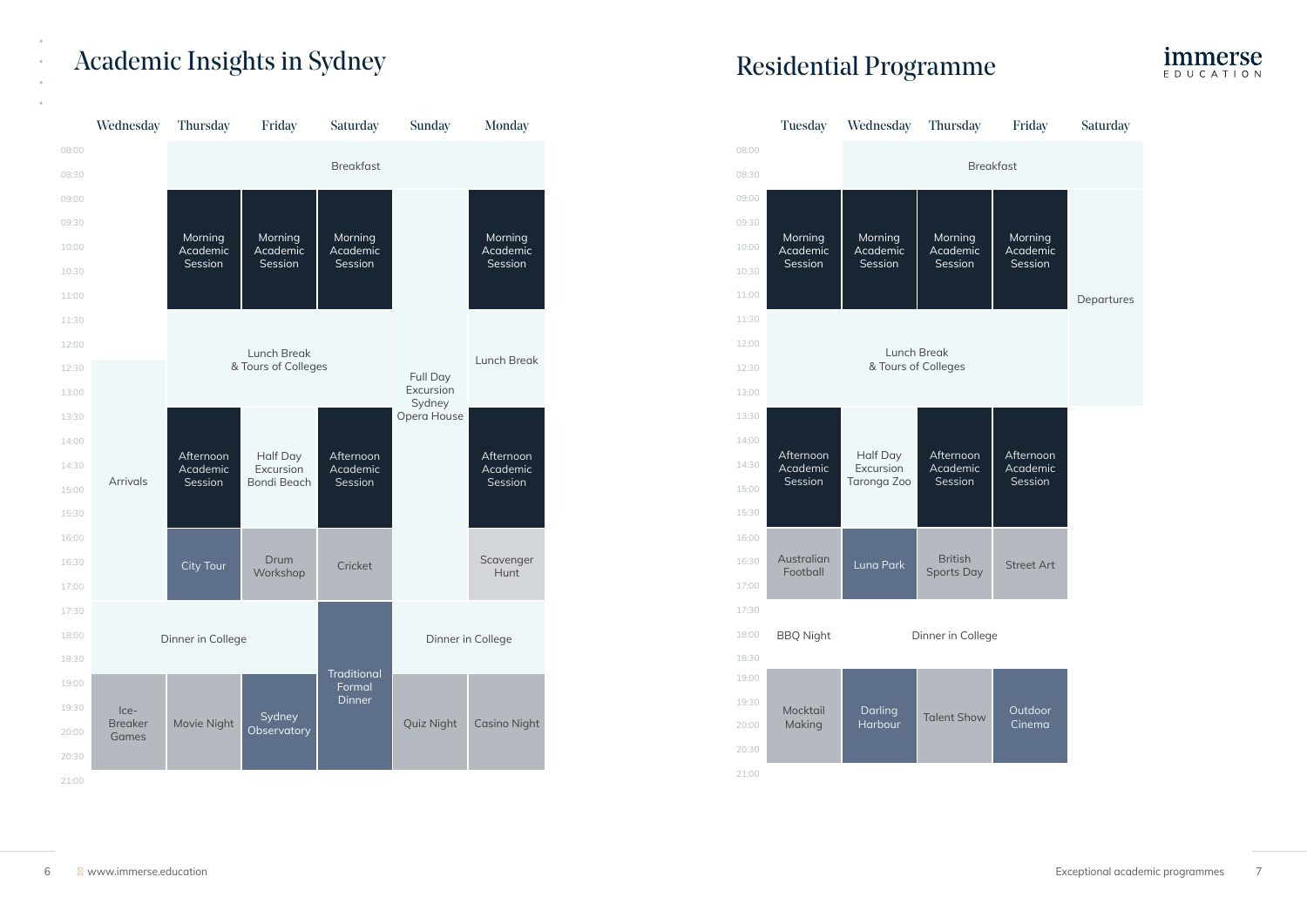

# Programme Highlights

#### **OXBRIDGE ACADEMICS**

Immersive teaching with Oxbridge academics offers an in-depth subject insight, supported by the educational heritage of St. Paul's College. Participants will have the chance to gain a unique experience of Oxbridge in Australia. University of Sydney.<br>
University of Sydney.<br>
University of Sydney.<br>
University of Sydney.<br>
University of Sydney.<br>
In merecommended that the magnet of the streament of the streament of the streament of the streament of the



This flagship international Academic Insights programme blends the worldrenowned institutions of University of Oxford, University of Cambridge and University of Sydney.

#### **SOCIAL ACTIVITES**

Outside of lessons, we are proud to offer a fantastic social programme to help you get the most out of your time. This includes activities such as a Sydney Harbour boat trip and a surfing lesson at Bondi Beach. Participants can also experience a traditional formal hall in the magical surroundings of St. Paul's College.

There is also a full day excursion during the programme to explore Sydney.





#### **CULTURAL HIGHLIGHTS**

Sydney is famous for its incredible harbour and impressive landscape. From Sydney Harbour Bridge to the Opera House, the city is full of iconic landmarks, surrounded by beautiful beaches incuding Bondi and Manly.

As part of the summer programme, we provide participants with the opportunity to explore everything this destination city has to offer.



#### **ADMISSIONS GUIDANCE**

For students interested in future study at University of Sydney, our programme offers a chance to live and learn like a Sydney undergraduate, staying in college halls and enjoying students' favourite past-times on and off campus.

Participants will also take part in an Admissions Guidance session and a panel discussion with current Sydney undergraduate students, a chance to learn about admissions criteria and what to expect from future study.

#### **U N F O R G E T TA B L E EXPERIENCE**

On Academic Insights in Sydney, you'll make friendships that will last long after the summer ends. You'll gain an incredible network of your academic cohort from around the world, academic tutors and pastoral mentors.

This programme offers a blend of Oxbridge and Australian education, alongside a cultural and social programme in one of the most exciting cities in the world.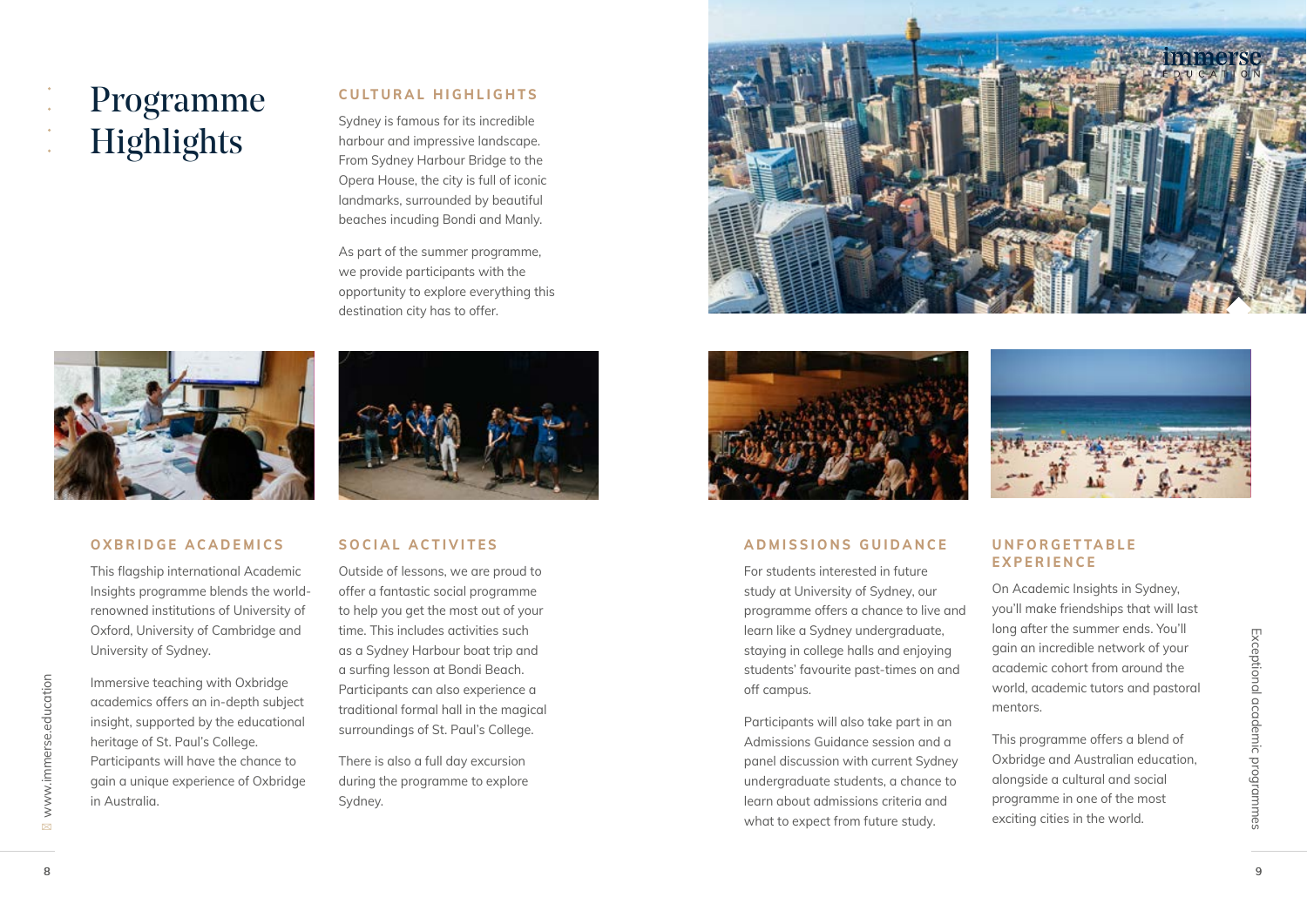### Accommodation



**The University of Sydney, founded in 1850, is one of the most prestigious institutions in the world.** 

Our accommodation at St. Paul's College offers the finest collegiate educational experience for our academic summer programme. In the heart of the city, students experience authentic university living amongst iconic landmarks for an unforgettable social and cultural programme.

**66** I would urge anyone with an interest in furthering their<br>studies to attend this course.<br>— MEGAN, 2021 PARTICIPANT studies to attend this course.

<u>hall announces and announce</u>

Participants stay in comfortable single bedrooms with access to common rooms and event spaces for our social and cultural programme.

Males and females have separate accommodation, and there is wi-fi available throughout.

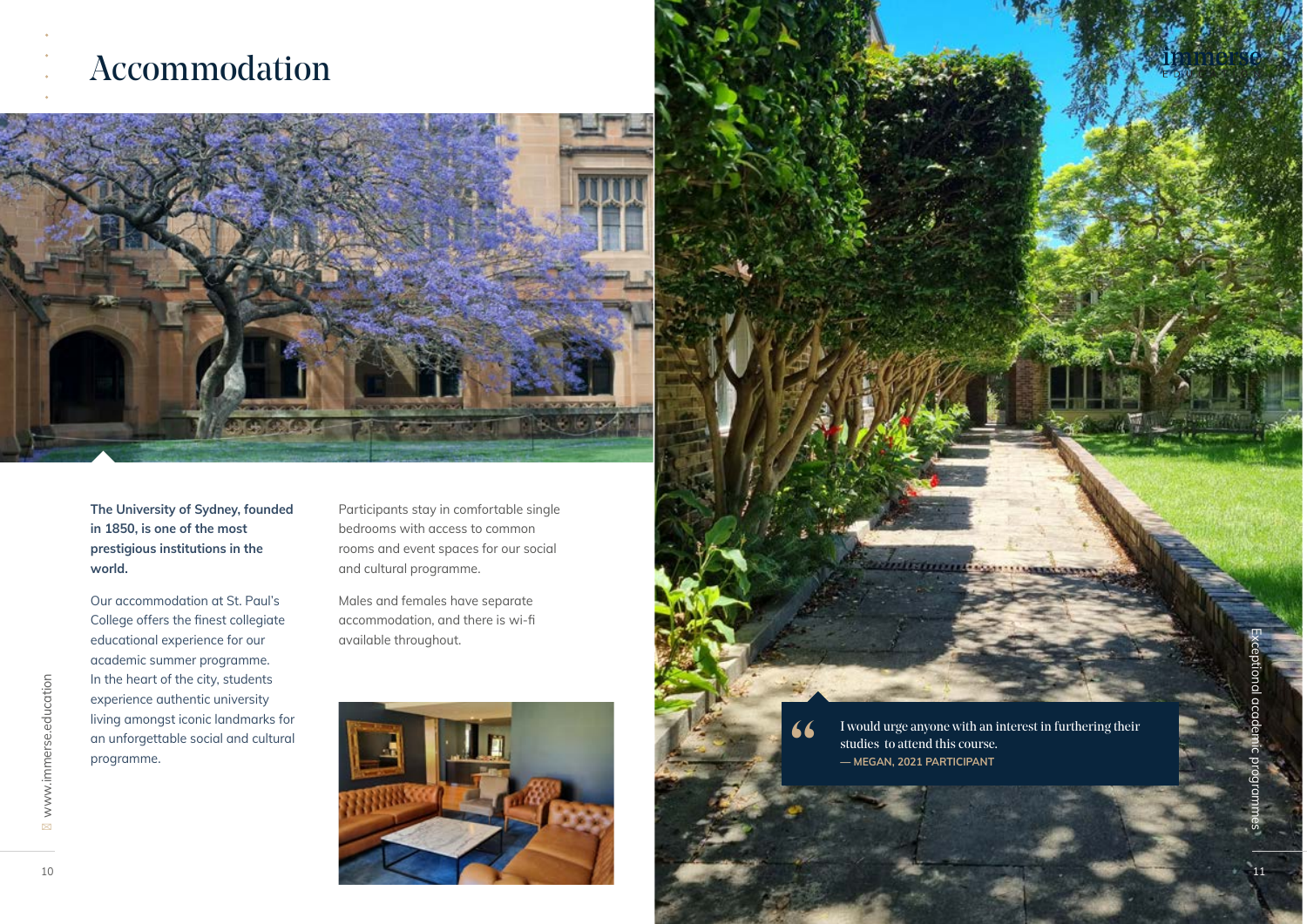## Accreditations and Awards

#### **QUEEN'S AWA R D**

Immerse Education is accredited by the leading mark of educational quality for the academic short course sector, the British Accreditation Council. 12 CONTION THE BAC<br>
EDUCATION THE BAC<br>
ENGRIS SCHOOL THE BAC<br>
PARTICIPATION CRITERIA Fundrom CHITERIA Fundrom CHITERIA Fundrom CHITERIA Fundrom CHITERIA Fundrom CHITERIA FUNISH CHITERIS HIS CONSIST ON THE BAC<br>
PARTICIPATI



The Queen's Award for Enterprise is the UK's most prestigious business award.



#### **THE BAC**

### YOUTH TRAVEL **AWARDS**

We're proud to be a finalist for the British Youth Travel Awards.



### **G E M S S C H O O L PARTNERSHIP**

GEMS has selected Immerse Education to help their students gain experience of what it's like to study at university level.

### **ROSPA**

Immerse Education is a member of the Royal Society of the Prevention of Accidents to ensure our students and staff are safe and well looked after during their time with us.



**Since 2012, Immerse Education has provided thousands of students with enriching academic experiences that have changed the trajectory of their lives.** 





# How to Enrol

### **PARTICIPATION CRITERIA**

This programme is suitable for students with at least a B2 level of English.

Students aged 13-18 years old.

Students are required to travel to Australia to join the programme in person.



#### **HOW TO ENROLL**

Please visit https://immerse.education/enrol for more information, or to enrol online.

Once the enrolment form is completed, then a member of staff will be in touch to confirm your place to study.

Contact our team at enquiries@immerse.education with any questions.

## Dates & Fees

#### **WHAT'S INCLUDED?**

- + 35+ hours of engaging and rewarding academic sessions taught by experts
- + 10 nights accommodation
- + Breakfast and dinner in historic University of Sydney college halls
- + 1 full day excursion in Sydney
- Fun cultural activities
- + Immerse Education certificate and graduation photos
- + Personalised feedback for each participant from their expert tutors
- + Immerse Education 'stash'; folders, notebooks, pens and more
- + Immerse alumni community with access to further resources, opportunities and learning materials

**4 January - 14 January 2023 \$9,495 / £5,095 (11 days)**